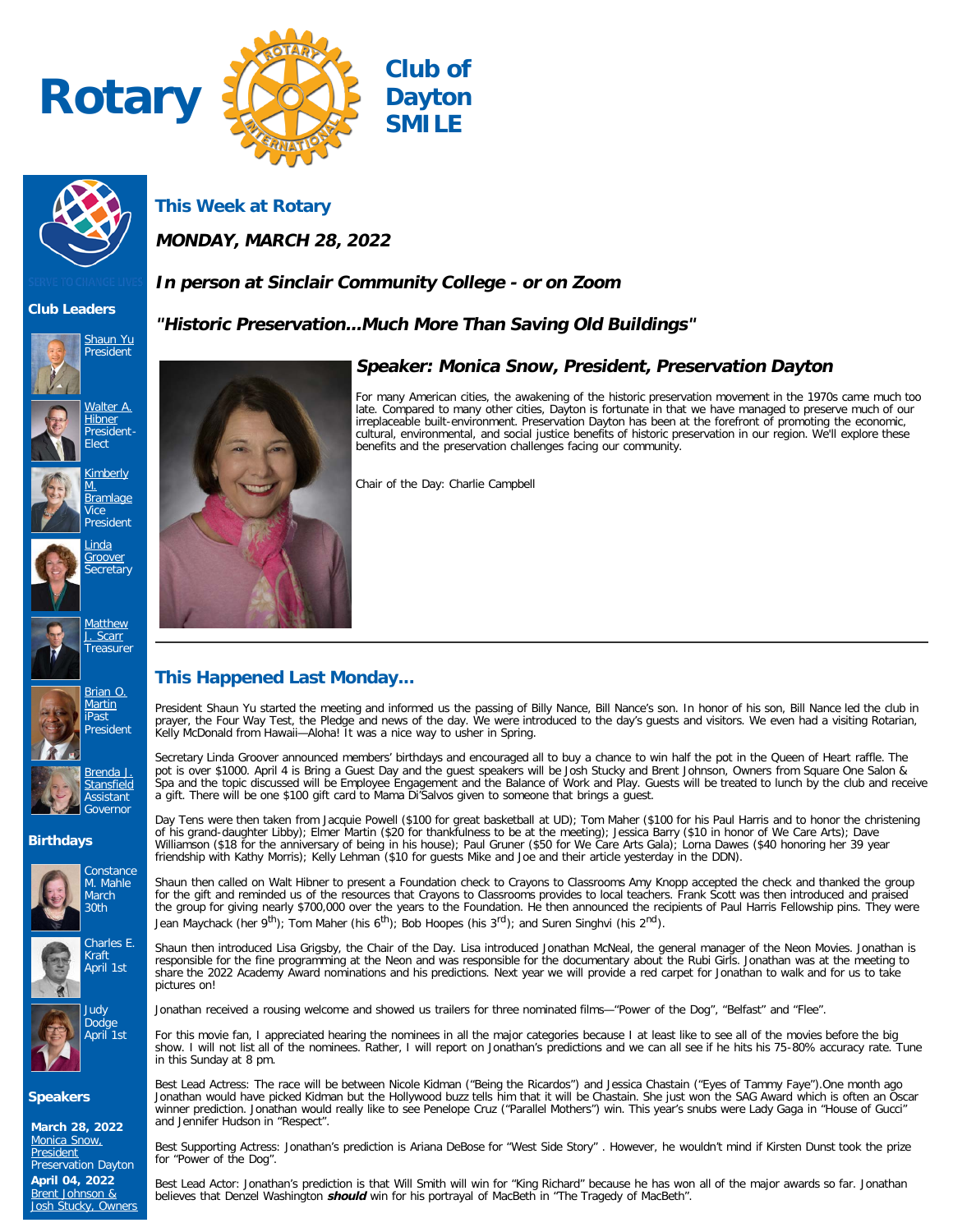Square One Salon **April 18, 2022** [Sgt Theodore Trupp,](https://ismyrotaryclub.com/wp_api_prod_1-1/R_Event.cfm?fixTables=0&fixImages=0&EventID=77579969) [Supervisor and K-9](https://ismyrotaryclub.com/wp_api_prod_1-1/R_Event.cfm?fixTables=0&fixImages=0&EventID=77579969) cooby Dayton Police Department K-9 Unit

**April 25, 2022** [Tony Kroeger,](https://ismyrotaryclub.com/wp_api_prod_1-1/R_Event.cfm?fixTables=0&fixImages=0&EventID=77579971) **[Author](https://ismyrotaryclub.com/wp_api_prod_1-1/R_Event.cfm?fixTables=0&fixImages=0&EventID=77579971)** The Hidden History of Dayton **May 02, 2022 [TBD](https://ismyrotaryclub.com/wp_api_prod_1-1/R_Event.cfm?fixTables=0&fixImages=0&EventID=77579975)** 

**May 09, 2022 [Brandon McClain,](https://ismyrotaryclub.com/wp_api_prod_1-1/R_Event.cfm?fixTables=0&fixImages=0&EventID=77579974)** [County Recorder](https://ismyrotaryclub.com/wp_api_prod_1-1/R_Event.cfm?fixTables=0&fixImages=0&EventID=77579974) Veteran Identification Card Program

**May 16, 2022** [Judge Tony Cappizi](https://ismyrotaryclub.com/wp_api_prod_1-1/R_Event.cfm?fixTables=0&fixImages=0&EventID=77579976) Juvenile Justice

**May 23, 2022** [Kathleen Carlson](https://ismyrotaryclub.com/wp_api_prod_1-1/R_Event.cfm?fixTables=0&fixImages=0&EventID=77579977) Strengthening Non-Profit Board **Governance** 

**May 30, 2022** [NO MEETING -](https://ismyrotaryclub.com/wp_api_prod_1-1/R_Event.cfm?fixTables=0&fixImages=0&EventID=77579978) [MEMORIAL DAY](https://ismyrotaryclub.com/wp_api_prod_1-1/R_Event.cfm?fixTables=0&fixImages=0&EventID=77579978) **[HOLIDAY](https://ismyrotaryclub.com/wp_api_prod_1-1/R_Event.cfm?fixTables=0&fixImages=0&EventID=77579978)** 

**June 06, 2022** [Dr. Daniel Zehringer,](https://ismyrotaryclub.com/wp_api_prod_1-1/R_Event.cfm?fixTables=0&fixImages=0&EventID=77579979) [Chair](https://ismyrotaryclub.com/wp_api_prod_1-1/R_Event.cfm?fixTables=0&fixImages=0&EventID=77579979) Wright State University Music **Department** 

**June 13, 2022** [Molly Brunk, Director](https://ismyrotaryclub.com/wp_api_prod_1-1/R_Event.cfm?fixTables=0&fixImages=0&EventID=77579980) Be Hope Immigration Center

**June 20, 2022** [Tom Nichols](https://ismyrotaryclub.com/wp_api_prod_1-1/R_Event.cfm?fixTables=0&fixImages=0&EventID=77579981) Dayton Dragons

**Baseball June 27, 2022** [Shaun Yu & Walt](https://ismyrotaryclub.com/wp_api_prod_1-1/R_Event.cfm?fixTables=0&fixImages=0&EventID=77579982) **[Hibner](https://ismyrotaryclub.com/wp_api_prod_1-1/R_Event.cfm?fixTables=0&fixImages=0&EventID=77579982)** 

Changing of the Rotary Guard **July 04, 2022**

<u>[NO MEETING - 4TH](https://ismyrotaryclub.com/wp_api_prod_1-1/R_Event.cfm?fixTables=0&fixImages=0&EventID=77580025)</u> [OF JULY HOLIDAY](https://ismyrotaryclub.com/wp_api_prod_1-1/R_Event.cfm?fixTables=0&fixImages=0&EventID=77580025) **July 11, 2022** [Frank Scott, District](https://ismyrotaryclub.com/wp_api_prod_1-1/R_Event.cfm?fixTables=0&fixImages=0&EventID=77580026)

**[Governor](https://ismyrotaryclub.com/wp_api_prod_1-1/R_Event.cfm?fixTables=0&fixImages=0&EventID=77580026)** Rotary District 6670 Best Supporting Actor: His prediction is that Troy Kotsur from "CODA" will win. Jonathan was proud that the Neon was one of a few theatres that ran CODA and that subtitles were shown because much of the audience on the opening night was deaf. He wouldn't be unhappy if Kodi Smit-McPhee won for his portrayal of a young man bullied by a domineering Benedict Cumberbatch in "Power of the Dog".

Best Picture: Ten films received nominations and the odds-on favorite is "Power of the Dog" which is beautifully filmed but rather a dark story. On upset alert are "Belfast" and "CODA".

There are a few points of interest for this year's Oscars. Many of the Best Picture movies are not nominated in the category of Best Director; the first time that two LGBTQ+ actresses are nominated; Stephen Spielberg enjoys the stat of being the only director to have a nominated film in six consecutive decades; it is the first time that 2 couples have been nominated (Dunst/Plemmons and Cruz/Bardem).

Jonathan spoke highly of "Flee" which is about the refugee experience. It is the first film to be nominated in the 3 categories (Best International Feature; Best Animated Feature and Best Documentary). It will most likely win just one of those nominations.

We were informed of the upcoming and exciting events at the Neon and were urged to follow the happenings on the website (neonmovies.com) and were told about the second part of Julia Reichert's 50 Years in Film. It is a retrospective that will most likely be shown in May of this year. Finally, Jonathan entertained questions from the group about how The Neon has had to pivot during the pandemic to grant writing and relying on donations. The Neon has spent more money to earn less revenue in order to ensure the safety of folks returning to the theatre. The Neon has a marketing budget it uses, along with its relationships with distributors, to target story-telling movies with a distinct following versus the big box blockbusters.

The meeting was adjourned. Happy first day of Spring!

Meeting Recording <https://vimeo.com/690946392>

# **Recent Paul Harris Fellowship Recognitions**



# **Paul Harris Fellowship Recognitions**

Congratulations to Jean Maychack on recently completing her 9th Paul Harris Fellowship, to Tom Maher on recently completing his 6th Paul Harris Fellowship, Suren Singhvi on recently completing his 2nd Paul Harris Fellowship, and to Bob Hoopes on recently completing his 4th Paul Harris Fellowship. They were each presented with their new pins at the meeting on Monday, March 21st. **We thank you for your generosity in supporting Rotary International!**

# **Rotary Bring a Guest Day**



Your Dayton Rotary Membership Committee is busy making plans for our next "bring a guest day" on

Monday, April 4th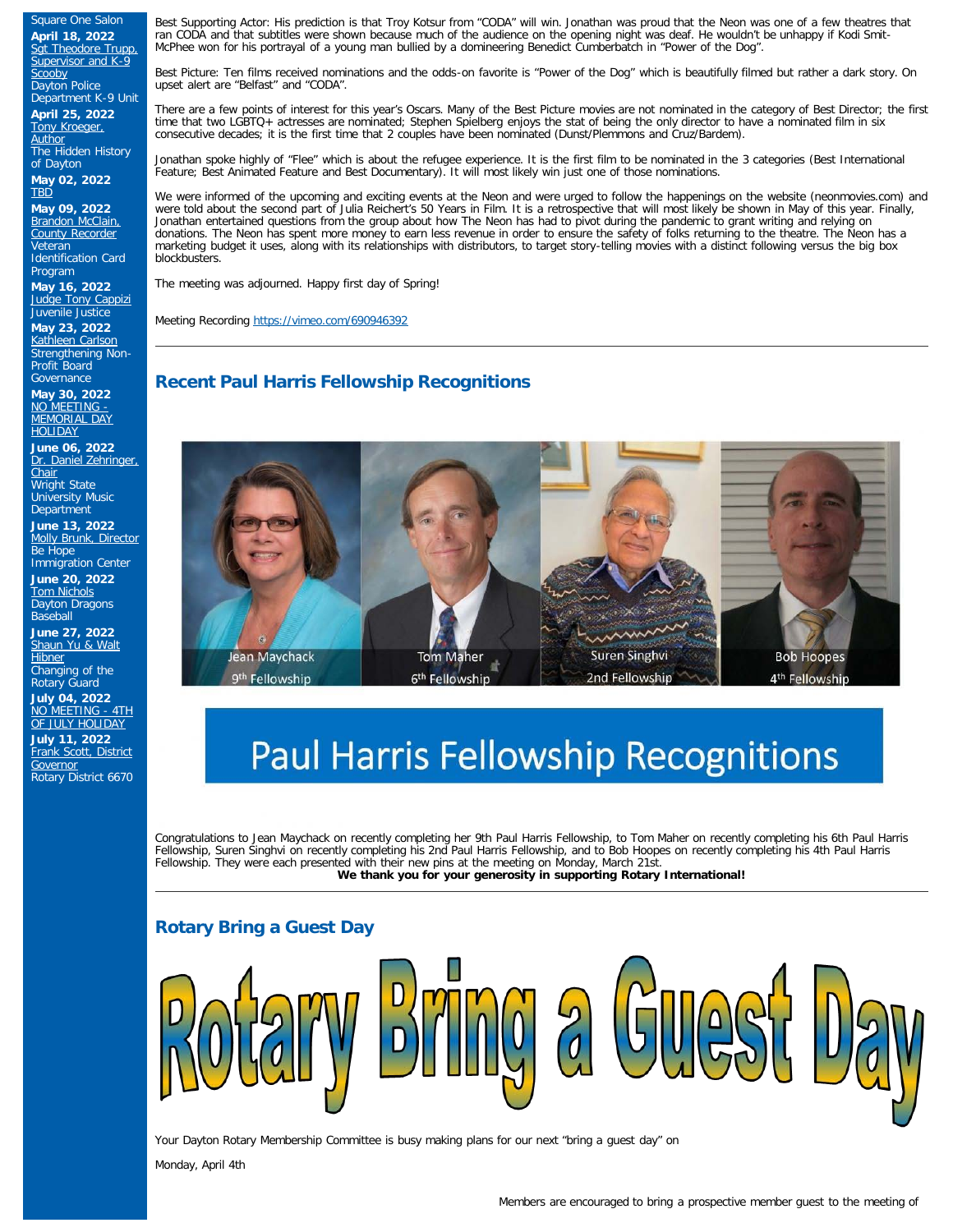

April 4th where we will have guest speakers, Brent Johnson & Josh Stucky, Owners, Square One Salon & Spas. Their topic will be: Employee Engagement and the Balance of Work & Play

All prospective member guests will receive a gift for attending. And those Rotarians who bring them will be entered into a drawing for a \$100 gift certificate to Mamma DiSalvo's.

Our goal is 25 Prospective Member Guests for the day...so we need everyone to be thinking about who would make a great Rotarian that they can bring to this meeting to check out our club!

Lunch Cost for Prospective Members will be Covered by the Membership Committee.

MEMBERSHIP GROWTH IS EVERYONE'S RESPONSIBILITY! PLEASE DO YOUR PART!

So that we may plan properly please let Laura know if you will be bringing a guest and if you can provide your guest's name, their position and the<br>company/organization represented ahead of time that would be helpful as we

# **Rotary Day of Service**

District 6670 Rotary Day of Service April 30th

2022 Rotary Day of Service

Help Us Make a Meaningful Impact



Rotary District 6670 is excited to partner with Rebuilding Together Dayton on "National Rebuilding Day"



We have a unique opportunity to offer our Service Above Self motto to this national effort to improve communities in need. Volunteers will work on a children's garden, a solar garden, community cleanup and other projects in Dayton's Edgemont, Miami Chapel, and Madden Hills Neighborhood. Check in Location at Five Rivers Health Centers—Edgemont Campus (721 Miami Chapel Road)

We will be there 8 AM to 12:30 PM, so please join us even if you can only spare an hour.

Dress in work clothes that you don't mind getting dirty and closed-toe shoes. Supplies will be provided.

Lunch is provided to all volunteers following the event.

## **Click link below to volunteer. We encourage you to bring your family! (Minors must have a waiver)**

#### [https://rebuildingtogetherdayton.secure.force.com/rtsp\\_\\_NP\\_PersonalSiteJobListing?jobId=a0T5G00000R6R9M&nMonthsToShow=12](https://rebuildingtogetherdayton.secure.force.com/rtsp__NP_PersonalSiteJobListing?jobId=a0T5G00000R6R9M&nMonthsToShow=12)

National Rebuilding Day takes place annually to bring local communities together in the hopes of assisting low-income earners in need of home repairs. The day is celebrated on the last Saturday of April, and over the weekend, thousands of volunteers join forces to give a house lift to families in need.

Critical repair or refurbishment is done by volunteers at no cost to family members. The resources needed for the job are obtained from donations, sponsorships, and gifts from businesses, schools, and other kinds of organizations. These repairs make homes safer and more liveable for families that cannot afford to pay maintenance costs.

## **Queen of Hearts Drawing**

Queen of Hearts Raffle

is Back

Weekly at Monday Meetings to benefit the Dayton Rotary Foundation \$1 per ticket/\$5 for 6 tickets

Weekly winner draws a card from the deck if they draw the Queen of Hearts the winner takes ½ the pot. If the card is not the Queen of Hearts card then the card is destroyed & we try again next week. Meanwhile the pot continues to grow.

### **CURRENT POT: \$1134**

See Secretary Linda or Laura for more information.

ATTENTIOM ZOOM PARTICIPANTS

\*\*For those members who would like to participate via zoom - please let Laura know ahead of time or place your request in the chat prior to the start of the meeting and we will assign you ticket numbers and bill your foundation account.